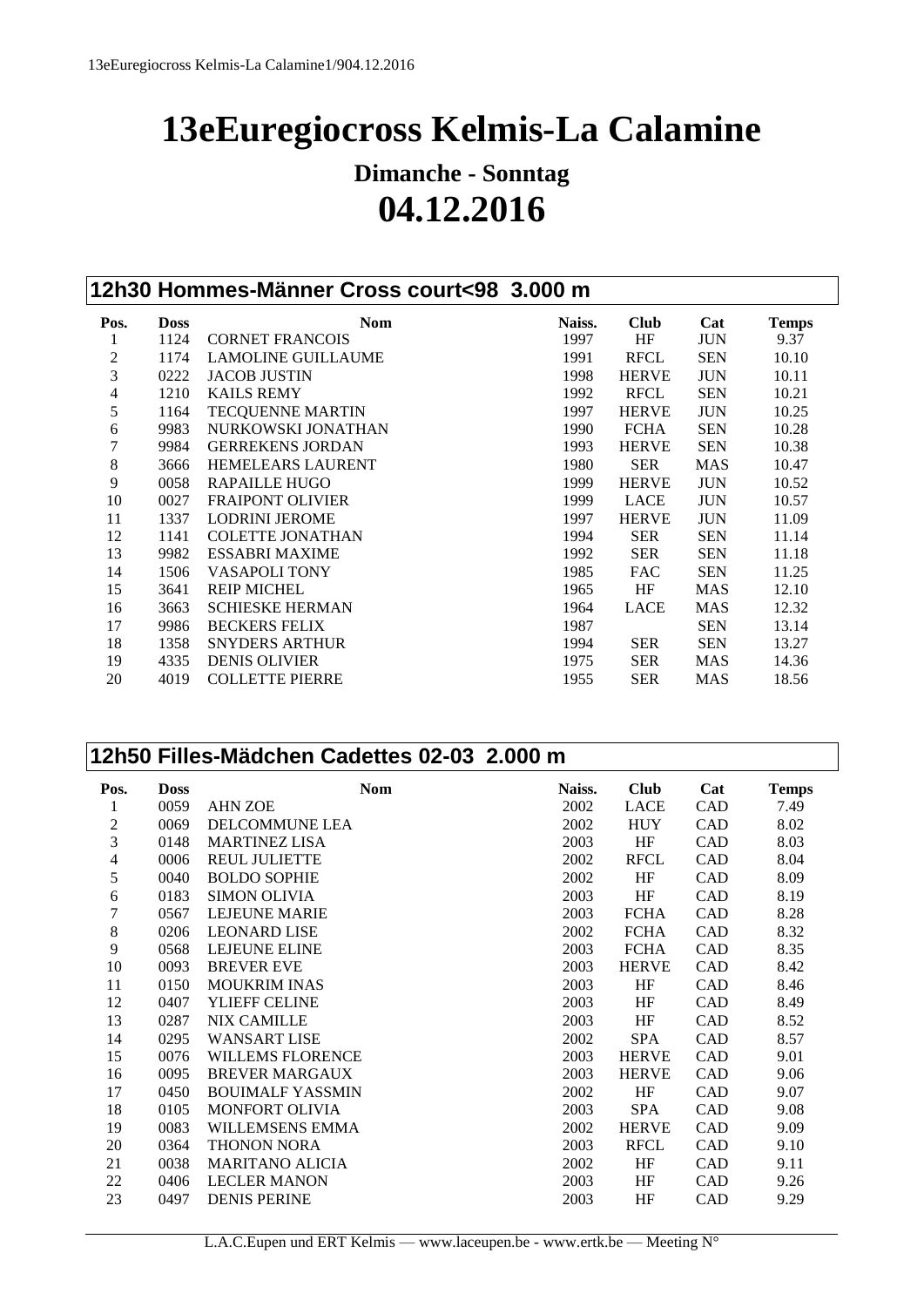| Pos. | Doss | <b>Nom</b>          | Naiss. | <b>Club</b> | Cat        | <b>Temps</b> |
|------|------|---------------------|--------|-------------|------------|--------------|
| -24  |      | 0149 MOSSAY CECILE  | 2002   | HF          | <b>CAD</b> | 9.40         |
| -25  |      | 0094 CARLIER DORINE | 2003   | HERVE CAD   |            | 10.12        |

|                  |             | 13h10 Garçons-Jungen Cadets 02-03 2.500 m |        |              |     |              |
|------------------|-------------|-------------------------------------------|--------|--------------|-----|--------------|
| Pos.             | <b>Doss</b> | <b>Nom</b>                                | Naiss. | <b>Club</b>  | Cat | <b>Temps</b> |
| 1                | 0342        | <b>CABO ADRIEN</b>                        | 2002   | HF           | CAD | 9.08         |
| $\boldsymbol{2}$ | 0129        | <b>VEREECKEN HUGO</b>                     | 2002   | <b>RFCL</b>  | CAD | 9.14         |
| 3                | 0099        | <b>HOLPER NICLAS</b>                      | 2002   | HF           | CAD | 9.17         |
| 4                | 0072        | <b>ESPAGNET MATHIS</b>                    | 2003   | <b>HUY</b>   | CAD | 9.23         |
| 5                | 0010        | PAQUAY MATTEO                             | 2003   | <b>MALM</b>  | CAD | 9.28         |
| 6                | 0311        | <b>BARE FRANCOIS</b>                      | 2002   | <b>RFCL</b>  | CAD | 9.31         |
| 7                | 0127        | <b>CAMBRESIER MAXIME</b>                  | 2002   | <b>RFCL</b>  | CAD | 9.36         |
| 8                | 0272        | PIRENNE ANTOINE                           | 2002   | <b>HERVE</b> | CAD | 9.43         |
| 9                | 0219        | <b>THIRION DIEGO</b>                      | 2003   | HF           | CAD | 9.46         |
| 10               | 0044        | <b>HAYON YANN</b>                         | 2002   | HF           | CAD | 9.49         |
| 11               | 0237        | HUTSCHEMACKERS COLIN                      | 2002   | <b>HERVE</b> | CAD | 9.51         |
| 12               | 0014        | <b>MICHEL ROBIN</b>                       | 2002   | <b>FCHA</b>  | CAD | 9.58         |
| 13               | 0009        | <b>SCHAUS REMY</b>                        | 2003   | <b>MALM</b>  | CAD | 10.01        |
| 14               | 0013        | <b>SCHODER JUSTIN</b>                     | 2002   | <b>FCHA</b>  | CAD | 10.07        |
| 15               | 0045        | <b>CHARLET BRIART LOUIS</b>               | 2003   | HF           | CAD | 10.12        |
| 16               | 0040        | <b>REIP MARTIN</b>                        | 2003   | HF           | CAD | 10.14        |
| 17               | 0246        | PAULISSEN GUILLAUME                       | 2003   | <b>HUY</b>   | CAD | 10.18        |
| 18               | 0074        | ESPAGNET CYRIL                            | 2002   | <b>HUY</b>   | CAD | 10.39        |
| 19               | 0126        | <b>NADRIN BENJAMIN</b>                    | 2003   | <b>SPA</b>   | CAD | 10.42        |
| 20               | 0088        | DE WINTER ROMAN                           | 2003   | <b>HERVE</b> | CAD | 10.49        |
| 21               | 0084        | <b>JEUKENNE MARTIN</b>                    | 2003   | <b>HERVE</b> | CAD | 10.59        |
| 22               | 0256        | <b>DEFAYS VALENTIN</b>                    | 2002   | <b>HUY</b>   | CAD | 11.06        |
| 23               | 0338        | <b>FRYNS DAVID</b>                        | 2002   | <b>LACE</b>  | CAD | 11.07        |
| 24               | 0247        | PORTIER JUSTIN                            | 2003   | <b>FAC</b>   | CAD | 11.09        |
| 25               | 0292        | <b>DUVIVIER ARNAUD</b>                    | 2002   | HF           | CAD | 11.10        |
| 26               | 9988        | DESQUEUVE JEAN                            | 2003   | <b>RFCL</b>  | CAD | 11.17        |
| 27               | 0003        | PIERRET TOM                               | 2003   | <b>RFCL</b>  | CAD | 12.08        |
|                  |             |                                           |        |              |     |              |

|      |             | 13h25 Garçons-Jungen Scolaires 00-01 4.000 m |        |              |            |              |
|------|-------------|----------------------------------------------|--------|--------------|------------|--------------|
| Pos. | <b>Doss</b> | <b>Nom</b>                                   | Naiss. | <b>Club</b>  | Cat        | <b>Temps</b> |
| 1    | 2203        | <b>COLLARD ARNAUD</b>                        | 2000   | <b>HERVE</b> | <b>SCO</b> | 14.08        |
| 2    | 2054        | <b>FAUCONNIER SEBASTIEN</b>                  | 2000   | <b>RFCL</b>  | <b>SCO</b> | 14.12        |
| 3    | 2401        | <b>QUERINJEAN RUBEN</b>                      | 2001   | <b>WACO</b>  | <b>SCO</b> | 14.20        |
| 4    | 2084        | <b>GROULARD MARTIN</b>                       | 2001   | HF           | <b>SCO</b> | 14.22        |
| 5    | 2160        | DE FROIDEMONT GUILLAUME                      | 2001   | <b>SPA</b>   | <b>SCO</b> | 14.42        |
| 6    | 2083        | <b>REIP GUILLAUME</b>                        | 2000   | HF           | <b>SCO</b> | 14.46        |
| 7    | 2059        | <b>CLASSE ANTHONY</b>                        | 2001   | <b>FCHA</b>  | <b>SCO</b> | 14.51        |
| 8    | 2263        | <b>EL BADI DRISS</b>                         | 2001   | HF           | <b>SCO</b> | 15.07        |
| 9    | 2212        | <b>GABRIEL FLORENT</b>                       | 2001   | HF           | <b>SCO</b> | 15.22        |
| 10   | 2199        | <b>REYNDERS SIMON</b>                        | 2001   | HF           | <b>SCO</b> | 16.09        |
| 11   | 2314        | <b>BRASSEUR JULES</b>                        | 2001   | HF           | <b>SCO</b> | 16.49        |
| 12   | 2100        | <b>BUTZ NICOLAS</b>                          | 2000   | <b>LACE</b>  | <b>SCO</b> | 16.50        |
| 13   | 2432        | <b>BOINEM GUILLAUME</b>                      | 2001   | <b>RFCL</b>  | <b>SCO</b> | 17.10        |

| 13h45 Hommes-Männer Juniors 98-99 7.000 m |              |                                |                |                   |                          |                |  |  |
|-------------------------------------------|--------------|--------------------------------|----------------|-------------------|--------------------------|----------------|--|--|
| Pos.                                      | Doss<br>0016 | <b>Nom</b><br>BIERBERG ANTHONY | Naiss.<br>1998 | <b>Club</b><br>HF | <b>Cat</b><br><b>IHN</b> | Temps<br>25.20 |  |  |
|                                           |              |                                |                |                   |                          |                |  |  |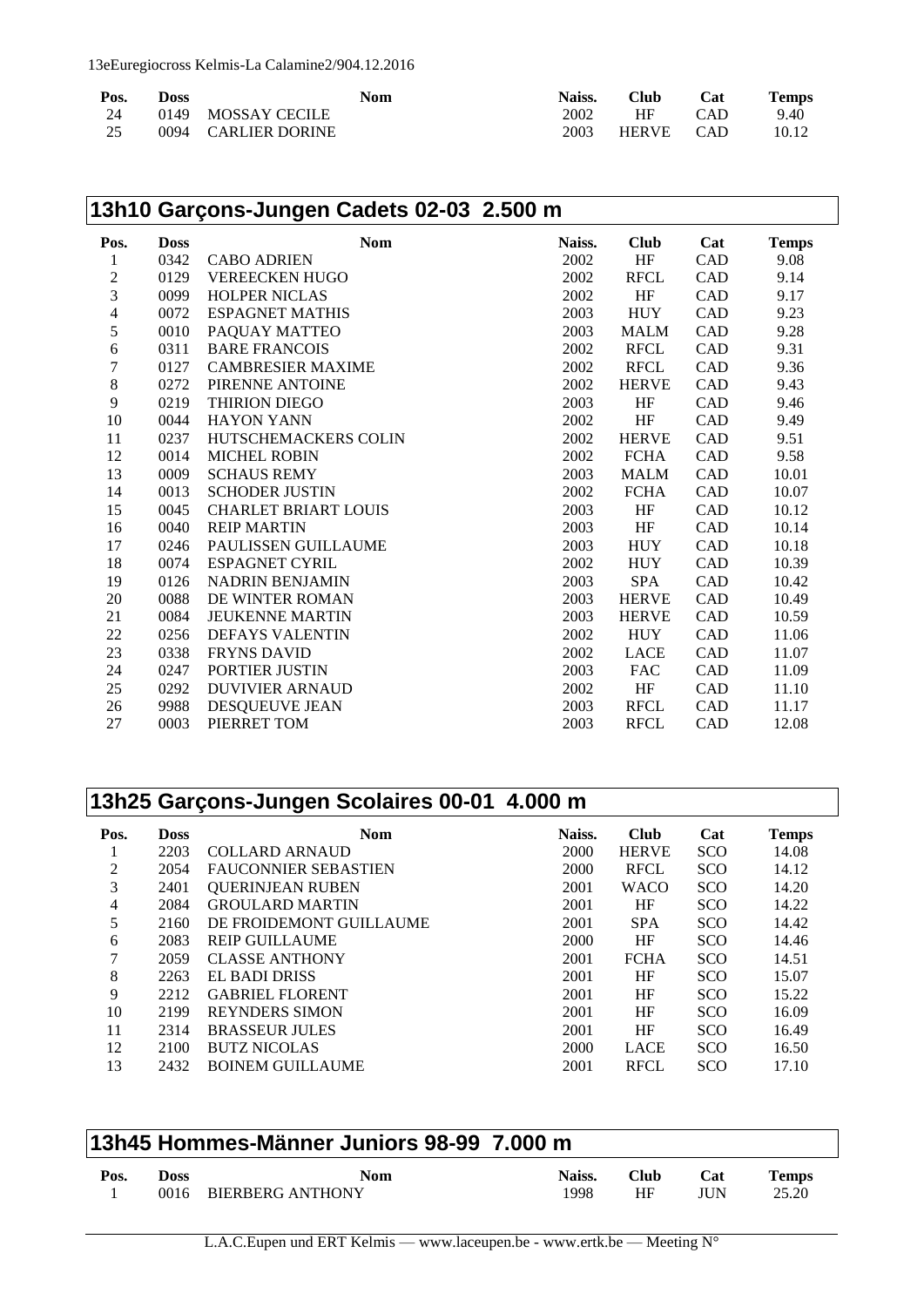13eEuregiocross Kelmis-La Calamine3/904.12.2016

| Pos.         | Doss | <b>Nom</b>         | Naiss. | <b>Club</b> | Cat        | <b>Temps</b> |
|--------------|------|--------------------|--------|-------------|------------|--------------|
| 2            | 0028 | AREND DYLAN        | 1999   | <b>SER</b>  | JUN        | 25.23        |
| 3            | 0012 | HUBERLAND BAPTISTE | 1999   | <b>WACO</b> | JUN        | 25.26        |
| 4            | 0069 | <b>DOME FELIX</b>  | 1999   | <b>LACE</b> | JUN        | 26.01        |
|              | 0019 | <b>REIP HUGO</b>   | 1999   | HF          | JUN        | 26.41        |
| <sub>b</sub> | 0088 | DELVENNE TOM       | 1999   | HF          | <b>JUN</b> | 29.31        |
|              | 0120 | FOGUENNE TIZIANO   | 1998   | HF          | JUN        | 30.13        |

|                |             | 13h45 Hommes-Männer Seniors 83-97 7.000 m |        |              |            |              |
|----------------|-------------|-------------------------------------------|--------|--------------|------------|--------------|
| Pos.           | <b>Doss</b> | <b>Nom</b>                                | Naiss. | <b>Club</b>  | Cat        | <b>Temps</b> |
|                | 1162        | <b>CASTERMANS VINCENT</b>                 | 1990   | <b>HERVE</b> | <b>SEN</b> | 23.07        |
| $\mathfrak{2}$ | 1648        | <b>GILLET GEOFFRAY</b>                    | 1987   | WACO         | <b>SEN</b> | 23.18        |
| 3              | 1488        | <b>REMACLE OLIVIER</b>                    | 1987   | <b>HERVE</b> | <b>SEN</b> | 23.27        |
| $\overline{4}$ | 9992        | <b>BAUMANS AXEL</b>                       | 1996   | <b>TTF</b>   | <b>SEN</b> | 24.04        |
| 5              | 1504        | <b>GENTY THOMAS</b>                       | 1985   | <b>HUY</b>   | <b>SEN</b> | 24.22        |
| 6              | 1611        | <b>RAUW FRANCIS</b>                       | 1992   | <b>LACE</b>  | <b>SEN</b> | 24.32        |
| 7              | 1154        | <b>RADELET STEPHEN</b>                    | 1988   | <b>HUY</b>   | <b>SEN</b> | 24.37        |
| 8              | 9990        | <b>KARTHEUSER FRANCOIS</b>                | 1990   | HF           | <b>SEN</b> | 25.06        |
| 9              | 9996        | <b>HEINS</b> Frederick                    | 1986   | <b>HERVE</b> | <b>SEN</b> | 25.12        |
| 10             | 1540        | CHEDDAD MOURAD                            | 1995   | <b>RFCL</b>  | <b>SEN</b> | 25.39        |
| 11             | 1242        | DE VREESE M                               | 1993   | <b>RFCL</b>  | <b>SEN</b> | 26.32        |
| 12             | 9989        | <b>FLORESAL ALEXANDRE</b>                 | 1992   |              | <b>SEN</b> | 26.34        |
| 13             | 1195        | <b>JANSSEN BENOIT</b>                     | 1984   | <b>SER</b>   | <b>SEN</b> | 26.58        |
| 14             | 1173        | <b>KAYIHURA JEAN IDES</b>                 | 1983   | <b>SPA</b>   | <b>SEN</b> | 27.46        |
| 15             | 1196        | <b>HOYOIS JULIEN</b>                      | 1989   | <b>SER</b>   | <b>SEN</b> | 28.12        |
| 16             | 1299        | <b>BORN ADRIEN</b>                        | 1996   | <b>SPA</b>   | <b>SEN</b> | 30.19        |

### **13h45 Hommes-Männer Masters <82 7.000 m**

| Pos. | <b>Doss</b> | <b>Nom</b>                   | Naiss. | <b>Club</b> | Cat        | <b>Temps</b> |
|------|-------------|------------------------------|--------|-------------|------------|--------------|
| 1    | 3741        | <b>DETHIER GAEL</b>          | 1977   | <b>SPA</b>  | <b>MAS</b> | 23.39        |
| 2    | 3602        | <b>CHARLIER JULIEN</b>       | 1980   | <b>RFCL</b> | <b>MAS</b> | 24.05        |
| 3    | 3740        | PHILIPPE PATRICK             | 1969   | WACO        | <b>MAS</b> | 24.39        |
| 4    | 3667        | <b>HEINS RAPHAEL</b>         | 1977   | <b>SER</b>  | <b>MAS</b> | 25.29        |
| 5    | 3708        | <b>GASPARD STEPHANE</b>      | 1970   | <b>HUY</b>  | <b>MAS</b> | 26.50        |
| 6    | 4376        | <b>SCALAIS JEAN PHILIPPE</b> | 1976   | <b>FCHA</b> | <b>MAS</b> | 27.18        |
| 7    | 9985        | <b>LOUSBERG PASCAL</b>       | 1981   | <b>TEAR</b> | <b>MAS</b> | 27.30        |
| 8    | 9985        | <b>ROCKS DIDIER</b>          | 1982   | <b>SER</b>  | MAS        | 27.36        |
| 9    | 3665        | D'AVELINO MICHAEL            | 1971   | <b>SER</b>  | MAS        | 28.05        |
| 10   | 3635        | <b>DAEMS MATHIEU</b>         | 1980   | <b>RFCL</b> | <b>MAS</b> | 29.06        |
| 11   | 3995        | <b>FOGUENNE ALAIN</b>        | 1975   | HF          | <b>MAS</b> | 29.19        |
| 12   | 9993        | <b>REYNDERS LUC</b>          | 1970   | HF          | <b>MAS</b> | 29.30        |
| 13   | 4016        | <b>MARCHAL ANDRE</b>         | 1956   | HF          | MAS        | 29.46        |
| 14   | 3765        | <b>MARTIN JOHN</b>           | 1977   | <b>SER</b>  | MAS        | 30.28        |
| 15   | 3918        | <b>LEMOS_CRUZ JOSE</b>       | 1957   | <b>HUY</b>  | MAS        | 30.37        |
| 16   | 4022        | <b>HEPTIA NOEL</b>           | 1950   | <b>SER</b>  | MAS        | 32.54        |
| 17   | 3799        | DONNAY VINCENT               | 1965   | HF          | MAS        | 35.35        |
| 18   | 3643        | PIETTE JOSEPH                | 1943   | HF          | MAS        | 40.35        |

| 14h15 Filles-Mädchen Benjamines 08-09 0.600 m |             |                       |        |             |            |              |  |
|-----------------------------------------------|-------------|-----------------------|--------|-------------|------------|--------------|--|
| Pos.                                          | <b>Doss</b> | <b>Nom</b>            | Naiss. | <b>Club</b> | Cat        | <b>Temps</b> |  |
|                                               | 0455        | <b>CONDOM MARTINA</b> | 2008   | <b>LACE</b> | <b>BEN</b> | 2.16         |  |
| 2                                             | 0027        | <b>FRAIKIN ERIN</b>   | 2008   | <b>WACO</b> | <b>BEN</b> | 2.21         |  |
| 3                                             | 0199        | <b>CARMANS FLEUR</b>  | 2008   | <b>FCHA</b> | <b>BEN</b> | 2.27         |  |
| 4                                             | 0108        | EVRARD LUCIE          | 2008   | <b>SPA</b>  | <b>BEN</b> | 2.30         |  |

L.A.C.Eupen und ERT Kelmis — www.laceupen.be - www.ertk.be — Meeting N°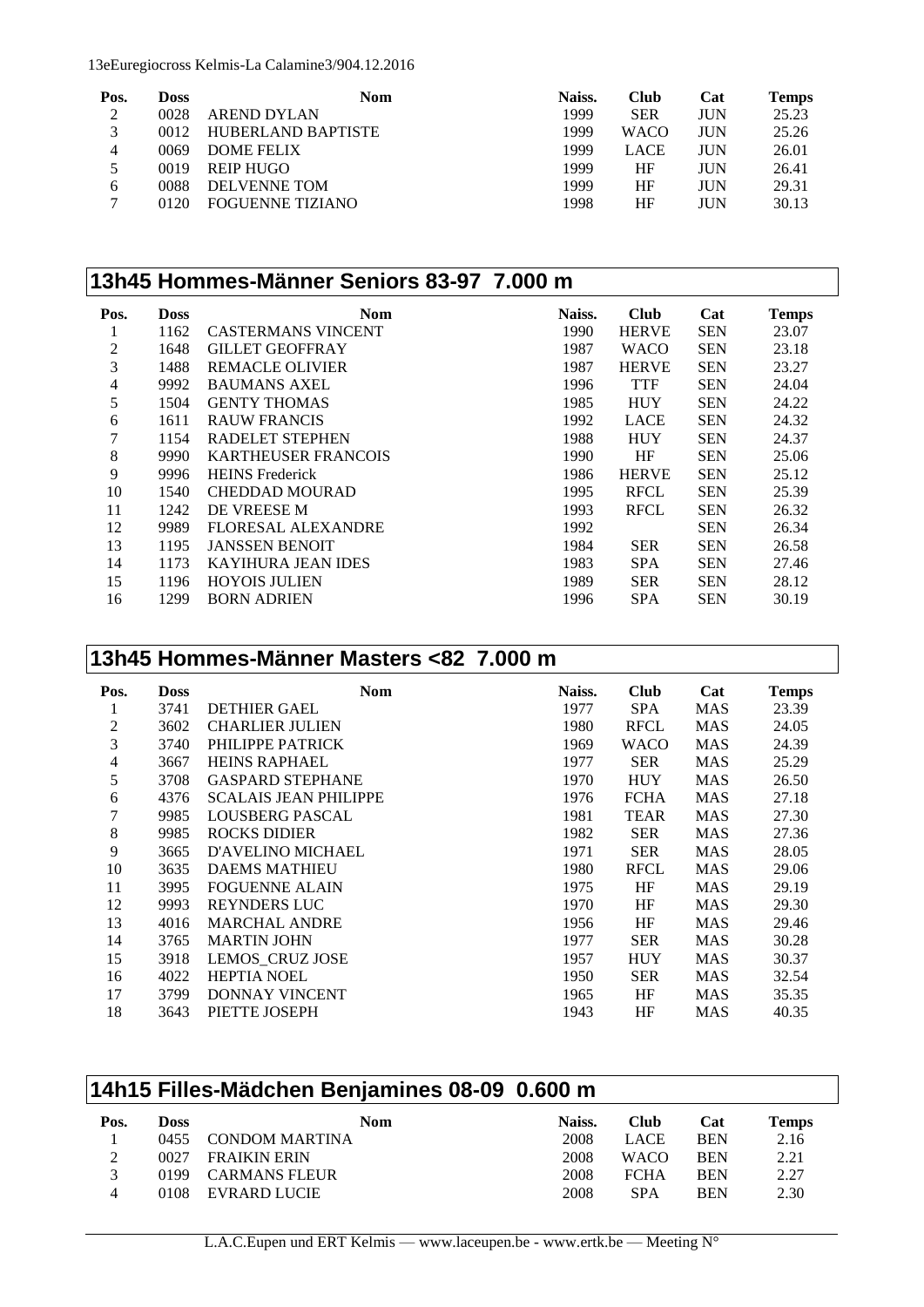13eEuregiocross Kelmis-La Calamine4/904.12.2016

| Pos.  | <b>Doss</b> | <b>Nom</b>                  | Naiss. | <b>Club</b>  | Cat        | <b>Temps</b> |
|-------|-------------|-----------------------------|--------|--------------|------------|--------------|
| 5     | 9976        | ANTONISSEN VALENTINE        | 2008   | MALM         | <b>BEN</b> | 2.31         |
| 6     | 0197        | <b>SOLHEID PERRINE</b>      | 2008   | MALM         | <b>BEN</b> | 2.32         |
| 7     | 0107        | <b>GARSOUX EDEN</b>         | 2007   | <b>SPA</b>   | <b>BEN</b> | 2.33         |
| $8\,$ | 0056        | <b>CORDA MARIE</b>          | 2008   | LACE         | <b>BEN</b> | 2.34         |
| 9     | 0315        | <b>LEMINI ELOISE</b>        | 2008   | <b>SPA</b>   | <b>BEN</b> | 2.36         |
| 10    | 0403        | <b>GABRIEL JUSTINE</b>      | 2009   | HF           | <b>BEN</b> | 2.37         |
| 11    | 0003        | DI FILIPPO GUILIA           | 2008   | <b>RFCL</b>  | <b>BEN</b> | 2.39         |
| 12    | 0089        | <b>NICOLAI FLAVIE</b>       | 2009   | <b>HERVE</b> | <b>BEN</b> | 2.40         |
| 13    | 0084        | <b>ASA MELIS</b>            | 2008   | <b>HERVE</b> | <b>BEN</b> | 2.41         |
| 14    | 0004        | <b>CORTES LECLOU SOLENE</b> | 2009   | <b>RFCL</b>  | <b>BEN</b> | 2.42         |
| 15    | 0201        | <b>LEJEUNE CLARA</b>        | 2009   | HF           | <b>BEN</b> | 2.43         |
| 16    | 0081        | <b>DURU SASHA</b>           | 2008   | <b>HERVE</b> | <b>BEN</b> | 2.44         |
| 17    | 0029        | <b>DIKRANIAN ZOE</b>        | 2008   | <b>WACO</b>  | <b>BEN</b> | 2.45         |
| 18    | 0193        | <b>VANSTEEN MAELS</b>       | 2009   | <b>RFCL</b>  | <b>BEN</b> | 2.46         |
| 19    | 0231        | <b>MESTREZ SOLINE</b>       | 2009   | HF           | <b>BEN</b> | 2.47         |
| 20    | 0402        | <b>SCHILLEWAERT LILLY</b>   | 2009   | HF           | <b>BEN</b> | 2.48         |
| 21    | 0307        | VAN DE WOUWER ELSA          | 2008   | <b>SER</b>   | <b>BEN</b> | 2.49         |
| 22    | 0361        | <b>DELVENNE VALENTINE</b>   | 2009   | <b>WACO</b>  | <b>BEN</b> | 2.50         |
| 23    | 0200        | <b>VERRAGHEN ELENA</b>      | 2009   | <b>FCHA</b>  | <b>BEN</b> | 2.51         |
| 24    | 0083        | <b>HABSCH FLORIANE</b>      | 2008   | <b>HERVE</b> | <b>BEN</b> | 2.54         |
| 25    | 0028        | <b>MELIN MOLLY</b>          | 2008   | <b>WACO</b>  | <b>BEN</b> | 2.56         |
| 26    | 0626        | <b>NEUMANN ELISE</b>        | 2009   | LACE         | <b>BEN</b> | 3.00         |
| 27    | 0627        | VAN KERKHOVEN RONJA         | 2009   | <b>LACE</b>  | <b>BEN</b> | 3.07         |

|                          |             | 14h25 Garçons-Jungen Benjamins 08-09 0.600 m |        |              |            |              |
|--------------------------|-------------|----------------------------------------------|--------|--------------|------------|--------------|
| Pos.                     | <b>Doss</b> | <b>Nom</b>                                   | Naiss. | <b>Club</b>  | Cat        | <b>Temps</b> |
| 1                        | 0032        | <b>LAMBRECHT ADRIEN</b>                      | 2008   | <b>WACO</b>  | <b>BEN</b> | 2.04         |
| $\overline{c}$           | 0310        | <b>FOGUENNE SYLVAIN</b>                      | 2008   | HF           | <b>BEN</b> | 2.09         |
| 3                        | 0351        | <b>BECK ANDRIEN</b>                          | 2008   | HF           | <b>BEN</b> | 2.10         |
| $\overline{\mathcal{L}}$ | 0173        | <b>LEROY DYLAN</b>                           | 2008   | HF           | <b>BEN</b> | 2.11         |
| 5                        | 0365        | <b>BECKS LUCAS</b>                           | 2008   | <b>SPA</b>   | <b>BEN</b> | 2.12         |
| 6                        | 0001        | <b>VANSTEEN ETHAN</b>                        | 2008   | <b>RFCL</b>  | <b>BEN</b> | 2.13         |
| 7                        | 0031        | <b>GRAULICH SIMON</b>                        | 2007   | <b>WACO</b>  | <b>BEN</b> | 2.14         |
| 8                        | 0648        | <b>MBARKI ABDESSALAM</b>                     | 2009   | <b>RFCL</b>  | <b>BEN</b> | 2.16         |
| 9                        | 9053        | <b>MARCHAND SIMON</b>                        | 2008   | <b>SPA</b>   | <b>BEN</b> | 2.18         |
| 10                       | 0453        | <b>BLAISE YANIS</b>                          | 2008   | HF           | <b>BEN</b> | 2.19         |
| 11                       | 0153        | DELOYER LOIC                                 | 2008   | <b>HERVE</b> | <b>BEN</b> | 2.20         |
| 12                       | 9974        | <b>BALTUS NICOLAS</b>                        | 2008   | <b>LACE</b>  | <b>BEN</b> | 2.21         |
| 13                       | 0254        | <b>BROUWIER VICTOR</b>                       | 2008   | <b>HERVE</b> | <b>BEN</b> | 2.22         |
| 14                       | 0091        | PIROTTE BASILE                               | 2008   | <b>HUY</b>   | <b>BEN</b> | 2.23         |
| 15                       | 0172        | <b>JORTAY ROBIN</b>                          | 2008   | HF           | <b>BEN</b> | 2.24         |
| 16                       | 9998        | <b>VILLERS YANN</b>                          | 2008   | <b>SPA</b>   | <b>BEN</b> | 2.25         |
| 17                       | 0710        | ORTMANN MARVIN                               | 2008   | <b>LACE</b>  | <b>BEN</b> | 2.26         |
| 18                       | 0028        | <b>DEBRAS OSCAR</b>                          | 2008   | <b>WACO</b>  | <b>BEN</b> | 2.27         |
| 19                       | 0714        | <b>HUPEZ NOLAN</b>                           | 2008   | LACE         | <b>BEN</b> | 2.28         |
| 20                       | 0646        | <b>SIMON BRUNO</b>                           | 2008   | <b>SPA</b>   | <b>BEN</b> | 2.29         |
| 21                       | 0367        | DEBOUGNOUX NATHAN                            | 2008   | HF           | <b>BEN</b> | 2.30         |
| 22                       | 0374        | <b>CULTAIA FABIO</b>                         | 2009   | <b>RFCL</b>  | <b>BEN</b> | 2.31         |
| 23                       | 0089        | PIROTTE VALENTIN                             | 2008   | <b>HUY</b>   | <b>BEN</b> | 2.32         |
| 24                       | 9995        | ROSKAMP LUCAS                                | 2008   |              | <b>BEN</b> | 2.33         |
| 25                       | 0236        | <b>GAVA SIMON</b>                            | 2009   | <b>FCHA</b>  | <b>BEN</b> | 2.34         |
| 26                       | 0489        | <b>SCHODER VIRGILE</b>                       | 2008   | <b>FCHA</b>  | <b>BEN</b> | 2.35         |
| 27                       | 0090        | <b>ROBERT MALO</b>                           | 2009   | <b>HUY</b>   | <b>BEN</b> | 2.36         |
| 28                       | 0171        | <b>DARIMONT SAM</b>                          | 2008   | HF           | <b>BEN</b> | 2.37         |
| 29                       | 9973        | PASTERGER FREDERIC                           | 2008   | <b>HERVE</b> | <b>BEN</b> | 2.38         |
| 30                       | 0104        | <b>WILLEMS ROMAIN</b>                        | 2008   | <b>HERVE</b> | <b>BEN</b> | 2.39         |
| 31                       | 0066        | <b>EVRARD MAXENCE</b>                        | 2008   | <b>SER</b>   | <b>BEN</b> | 2.40         |
| 32                       | 0160        | <b>LOGNAY MARTIN</b>                         | 2009   | SPA          | <b>BEN</b> | 2.41         |
| 33                       | 0100        | <b>BUKENS BAPTISTE</b>                       | 2009   | <b>HERVE</b> | <b>BEN</b> | 2.42         |

L.A.C.Eupen und ERT Kelmis — www.laceupen.be - www.ertk.be — Meeting N°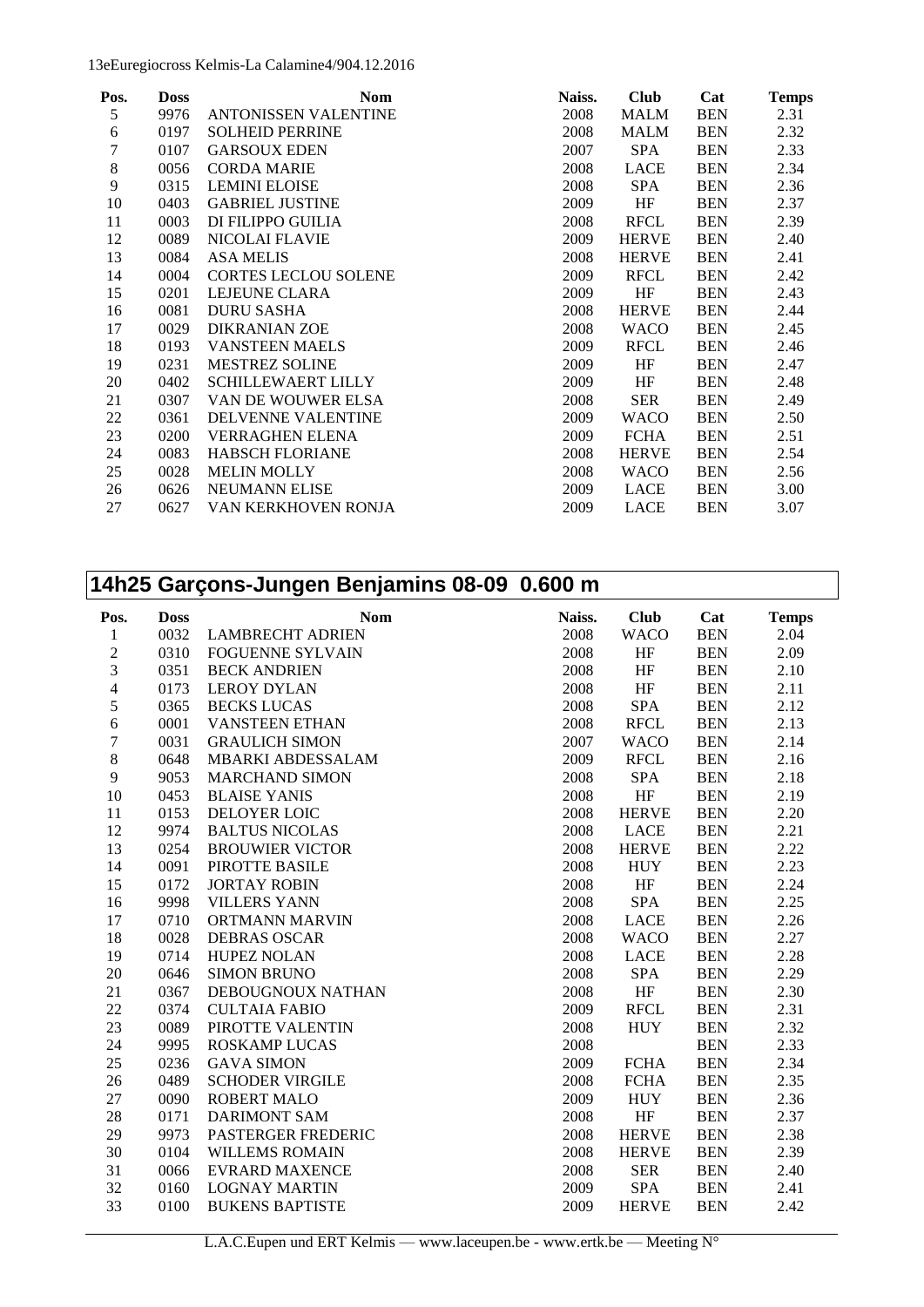13eEuregiocross Kelmis-La Calamine5/904.12.2016

| Pos. | <b>Doss</b> | <b>Nom</b>              | Naiss. | <b>Club</b>  | Cat        | <b>Temps</b> |
|------|-------------|-------------------------|--------|--------------|------------|--------------|
| 34   | 0423        | DETREMBLEUR MATHYS      | 2008   | <b>HERVE</b> | <b>BEN</b> | 2.43         |
| 35   | 9970        | <b>DOMINIQUE NOA</b>    | 2008   |              | <b>BEN</b> | 2.44         |
| 36   | 9978        | <b>ARENS ANDY</b>       | 2009   | HF           | <b>BEN</b> | 2.45         |
| 37   | 9979        | <b>ARENS TOM</b>        | 2009   | HF           | <b>BEN</b> | 2.46         |
| 38   | 0175        | <b>FRAITURE CLEMENT</b> | 2008   | HF           | <b>BEN</b> | 2.47         |
| 39   | 0457        | <b>MAGIS MAXIME</b>     | 2008   | HF           | <b>BEN</b> | 2.48         |
| 40   | 0328        | <b>MARTIN MICAH</b>     | 2008   | <b>SER</b>   | <b>BEN</b> | 2.49         |
| 41   | 0237        | <b>LEJEUNE THEO</b>     | 2009   | HF           | <b>BEN</b> | 2.50         |
| 42   | 0319        | <b>HOFMANN MATHYS</b>   | 2009   | <b>FAC</b>   | <b>BEN</b> | 2.51         |
| 43   | 0511        | <b>DENIS IOAN</b>       | 2009   | <b>SER</b>   | <b>BEN</b> | 2.52         |
| 44   | 9991        | <b>KAYIHURA NOE</b>     | 2009   |              | <b>BEN</b> | 2.53         |
| 45   | 0034        | <b>RAEMACKERS JEAN</b>  | 2009   | <b>WACO</b>  | <b>BEN</b> | 2.54         |
| 46   | 0305        | <b>SPAILER LUBIN</b>    | 2009   | <b>SPA</b>   | <b>BEN</b> | 2.55         |
| 47   | 0358        | <b>CREPIN ARTHUR</b>    | 2009   | <b>HERVE</b> | <b>BEN</b> | 2.56         |
| 48   | 0575        | PASCAL HUGO             | 2008   | HF           | <b>BEN</b> | 2.57         |
| 49   | 0261        | VANOOSTHUYSE ROMAIN     | 2009   | HF           | <b>BEN</b> | 2.59         |
| 50   | 9975        | TITEUX JUSTIN           | 2009   | <b>SPA</b>   | <b>BEN</b> | 3.00         |

#### **14h35 Filles-Mädchen Pupilles 06-07 1.000 m**

| Pos.           | <b>Doss</b> | <b>Nom</b>                 | Naiss. | <b>Club</b>  | Cat         | <b>Temps</b> |
|----------------|-------------|----------------------------|--------|--------------|-------------|--------------|
| 1              | 2913        | <b>SCHODER JEANNE</b>      | 2006   | <b>FCHA</b>  | PUP         | 4.50         |
| $\overline{c}$ | 3217        | THEUNIS IRIS               | 2006   | <b>FCHA</b>  | PUP         | 4.55         |
| 3              | 3012        | MULLENS JULIETTE           | 2006   | <b>HUY</b>   | <b>PUP</b>  | 5.03         |
| $\overline{4}$ | 3024        | <b>KOLL EMILIE</b>         | 2006   | <b>HERVE</b> | <b>PUP</b>  | 5.06         |
| 5              | 3533        | DE COCK HELENE             | 2007   | <b>WACO</b>  | <b>PUP</b>  | 5.07         |
| $\epsilon$     | 3142        | <b>ROYAUX ZOE</b>          | 2007   | HF           | <b>PUP</b>  | 5.10         |
| $\sqrt{ }$     | 3014        | <b>MELIN MAELLE</b>        | 2006   | <b>HUY</b>   | <b>PUP</b>  | 5.12         |
| $\,8$          | 3321        | <b>CLEMEUR NAHYA</b>       | 2006   | $\rm HF$     | ${\bf PUP}$ | 5.13         |
| 9              | 3103        | <b>LEROY ERIKA</b>         | 2006   | $\rm{HF}$    | ${\bf PUP}$ | 5.15         |
| 10             | 2901        | <b>KLIPPERT CLAIRE</b>     | 2007   | <b>RFCL</b>  | <b>PUP</b>  | 5.17         |
| 11             | 3271        | <b>BEKAERT CAMILLE</b>     | 2007   | $\rm{HF}$    | <b>PUP</b>  | 5.24         |
| 12             | 3237        | <b>SCALAIS JULIE</b>       | 2006   | <b>FCHA</b>  | <b>PUP</b>  | 5.25         |
| 13             | 3166        | <b>CARMANS CHARLOTTE</b>   | 2006   | <b>FCHA</b>  | <b>PUP</b>  | 5.28         |
| 14             | 3040        | <b>HAMERS COLINE</b>       | 2006   | <b>HERVE</b> | <b>PUP</b>  | 5.29         |
| 15             | 3390        | <b>DEHAYES SOPHIA</b>      | 2007   | $\rm{HF}$    | <b>PUP</b>  | 5.30         |
| 16             | 3348        | <b>CSIK CLARA</b>          | 2005   | <b>RFCL</b>  | ${\bf PUP}$ | 5.34         |
| 17             | 2945        | <b>BILLEN AGATHE</b>       | 2007   | <b>WACO</b>  | <b>PUP</b>  | 5.37         |
| 18             | 3197        | <b>BRANDT EMMY</b>         | 2007   | <b>HERVE</b> | PUP         | 5.39         |
| 19             | 2632        | HENDRICKS SACHA            | 2006   | SPA          | <b>PUP</b>  | 5.40         |
| 20             | 3316        | <b>GARNIER VICTORIA</b>    | 2006   | <b>HERVE</b> | <b>PUP</b>  | 5.41         |
| 21             | 3259        | HORNARD JUDITH             | 2007   | HF           | <b>PUP</b>  | 5.42         |
| 22             | 3157        | <b>CHARLIER JULIE</b>      | 2007   | <b>HERVE</b> | <b>PUP</b>  | 5.43         |
| 23             | 3101        | <b>BEAUDON JODIE</b>       | 2006   | HF           | <b>PUP</b>  | 5.44         |
| 24             | 2959        | <b>PYR ELODIE</b>          | 2007   | HF           | <b>PUP</b>  | 5.45         |
| 25             | 3366        | <b>LECLER PAULINE</b>      | 2007   | $\rm{HF}$    | <b>PUP</b>  | 5.46         |
| 26             | 3410        | <b>FICHANT EMMA</b>        | 2007   | <b>WACO</b>  | <b>PUP</b>  | 5.47         |
| 27             | 3170        | <b>GAVO LUCILE</b>         | 2007   | <b>FCHA</b>  | ${\bf PUP}$ | 5.51         |
| 28             | 3013        | <b>ROBERT TEA</b>          | 2005   | <b>HUY</b>   | ${\bf PUP}$ | 5.55         |
| 29             | 3218        | VANOOSTHUYSE ELYNE         | 2007   | $\rm{HF}$    | <b>PUP</b>  | 5.56         |
| 30             | 3241        | VANSTEENKISTE MARIE        | 2007   | $\rm{HF}$    | <b>PUP</b>  | 5.57         |
| 31             | 3180        | <b>KROONEN MARIE</b>       | 2006   | $\rm{HF}$    | <b>PUP</b>  | 5.58         |
| 32             | 3090        | <b>LOGNAY JULIA</b>        | 2007   | SPA          | <b>PUP</b>  | 6.01         |
| 33             | 3022        | <b>MAES CELINE</b>         | 2006   | <b>HERVE</b> | <b>PUP</b>  | 6.03         |
| 34             | 3270        | RENSONNET CLEMENTINE       | 2007   | HF           | ${\bf PUP}$ | 6.04         |
| 35             | 3280        | DECHAMPS VALENTINE         | 2007   | <b>SER</b>   | <b>PUP</b>  | 6.13         |
| 36             | 3277        | <b>LABASSE LUDIVINE</b>    | 2006   | <b>SER</b>   | <b>PUP</b>  | 6.16         |
| 37             | 9980        | <b>ARENS EVA</b>           | 2007   |              | <b>PUP</b>  | 6.21         |
| 38             | 3168        | ALPESSE BLANDINE           | 2006   | <b>FCHA</b>  | <b>PUP</b>  | 6.45         |
| 39             | 3239        | <b>CHRISTOPHE JULIETTE</b> | 2006   | <b>FCHA</b>  | <b>PUP</b>  | 6.47         |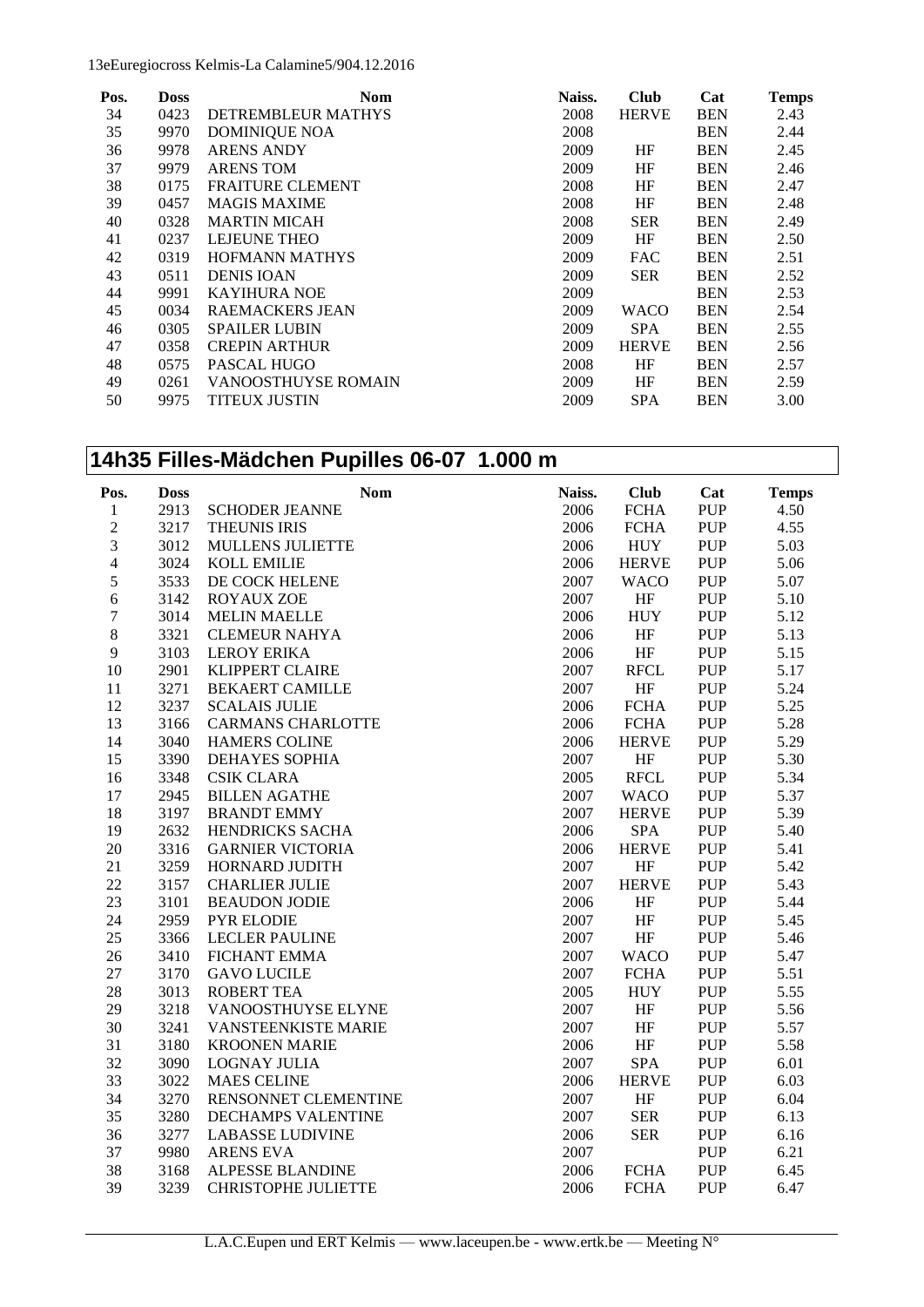#### **14h45 Garçons-Jungen Pupilles 06-07 1.000 m**

| Pos.             | <b>Doss</b>  | <b>Nom</b>                               | Naiss.       | <b>Club</b>  | Cat                      | <b>Temps</b> |
|------------------|--------------|------------------------------------------|--------------|--------------|--------------------------|--------------|
| $\mathbf{1}$     | 2491         | DAUCHAT CYRIL                            | 2006         | HF           | PUP                      | 4.33         |
| $\sqrt{2}$       | 2423         | <b>ALPESSE NICOLAS</b>                   | 2006         | <b>FCHA</b>  | <b>PUP</b>               | 4.36         |
| $\mathfrak{Z}$   | 2409         | <b>CORTES LECLOU AMADEO</b>              | 2006         | <b>RFCL</b>  | <b>PUP</b>               | 4.37         |
| $\overline{4}$   | 2739         | <b>BROUWIER MATHIS</b>                   | 2006         | <b>HERVE</b> | <b>PUP</b>               | 4.38         |
| 5                | 2551         | <b>MICHOTTE BRUNO</b>                    | 2006         | <b>HUY</b>   | <b>PUP</b>               | 4.39         |
| 6                | 3003         | VANMEERHAEGHE MATHYS                     | 2006         | <b>HUY</b>   | <b>PUP</b>               | 4.40         |
| $\sqrt{ }$       | 2561         | <b>FICHER AUGUSTIN</b>                   | 2007         | <b>HERVE</b> | <b>PUP</b>               | 4.41         |
| $\boldsymbol{8}$ | 3158         | <b>DUCHESNE THOMAS</b>                   | 2006         | <b>RFCL</b>  | <b>PUP</b>               | 4.42         |
| 9                | 2766         | <b>MESTREZ VIRGIL</b>                    | 2006         | HF           | <b>PUP</b>               | 4.43         |
| 10               | 2637         | <b>BOVI ROMAIN</b>                       | 2007         | <b>RFCL</b>  | <b>PUP</b>               | 4.44         |
| 11               | 2562         | <b>JEUKENNE HUGO</b>                     | 2007         | <b>HERVE</b> | <b>PUP</b>               | 4.46         |
| 12               | 2527         | <b>EVRARD AYMERIC</b>                    | 2007         | <b>SER</b>   | <b>PUP</b>               | 4.48         |
| 13               | 3222         | <b>HAVARD NOAH</b>                       | 2006         | <b>SPA</b>   | <b>PUP</b>               | 4.49         |
| 14               | 2602         | <b>HOLPER JAN</b>                        | 2007         | HF           | <b>PUP</b>               | 4.50         |
| 15               | 2411         | <b>BRUGGEN CLEMENT</b>                   | 2006         | <b>RFCL</b>  | <b>PUP</b>               | 4.51         |
| 16               | 2487         | WITWROUW MAXENCE                         | 2007         | HF           | <b>PUP</b>               | 4.52         |
| 17               | 3224         | <b>MEYLEMANS NATHAN</b>                  | 2006         | MJ           | <b>PUP</b>               | 4.55         |
| 18               | 2631         | PEETERS LUCIEN                           | 2006         | <b>SPA</b>   | <b>PUP</b>               | 4.56         |
| 19               | 2935         | <b>BURLET MATIS</b>                      | 2006         | <b>FCHA</b>  | <b>PUP</b>               | 4.57         |
| 20               | 2593         | VANDERPOORTEN LOUIS                      | 2007         | <b>WACO</b>  | <b>PUP</b>               | 4.58         |
| 21               | 2469         | <b>MATHY NATHANAEL</b>                   | 2007         | <b>WACO</b>  | <b>PUP</b>               | 4.59         |
| 22               | 3067         | <b>LAMATTINA LUCAS</b>                   | 2007         | <b>FAC</b>   | <b>PUP</b>               | 5.00         |
| 23               | 3164         | <b>LEMAIRE NOA</b>                       | 2007         | HF           | <b>PUP</b>               | 5.03         |
| 24               | 2552         | <b>RIGA DORIAN</b>                       | 2006         | <b>HUY</b>   | <b>PUP</b>               | 5.04         |
| 25               | 9969         | <b>LEMAIRE SACHA</b>                     | 2006         | CSM          | <b>PUP</b>               | 5.06         |
| 26               | 2647         | RENSONNET SAMUEL                         | 2006         | HF           | <b>PUP</b>               | 5.07         |
| 27               | 3160         | HUBERT BARTHOLOME                        | 2007         | <b>FCHA</b>  | <b>PUP</b>               | 5.08         |
| 28               | 2404         | <b>BONHOMME HUGO</b>                     | 2006         | <b>RFCL</b>  | <b>PUP</b>               | 5.09         |
| 29               | 2572         | <b>CORDONNIER LUCAS</b>                  | 2007         | <b>HERVE</b> | <b>PUP</b>               | 5.10         |
| 30               | 2703         | LEJEUNE NATHAN                           | 2007         | HF           | <b>PUP</b>               | 5.13         |
| 31               | 2466         | <b>GERARD FLORENT</b>                    | 2006         | <b>WACO</b>  | <b>PUP</b>               | 5.15         |
| 32               | 2689         | PIRSON NATHAN                            | 2007         | <b>HERVE</b> | <b>PUP</b>               | 5.16         |
| 33               | 3037         | FROIDMONT ANTONIN                        | 2006         | <b>WACO</b>  | <b>PUP</b>               | 5.17         |
| 34               | 2626         | <b>ALDENHOFF ADRIEN</b>                  | 2006         | <b>HERVE</b> | <b>PUP</b>               | 5.18         |
| 35               | 2402         | VANGEENBERGEN BASTIEN                    | 2006         | <b>RFCL</b>  | <b>PUP</b>               | 5.19         |
| 36               | 2889         | <b>BRENU HUGO</b>                        | 2006         | HF           | <b>PUP</b>               | 5.20         |
| 37               | 2750         | <b>GOOSSENS NICOLAS</b>                  | 2007         | <b>SPA</b>   | <b>PUP</b>               | 5.21         |
| 38               | 2526         | <b>BOUS XAVIER</b>                       | 2006         | LACE         | PUP                      | 5.22         |
| 39               | 2844         | HOFMANN ADRIEN                           | 2006         | <b>SER</b>   | <b>PUP</b>               | 5.23         |
| 40               | 2472         | HAFDAOUI MOHAMMED                        | 2006         | <b>SPA</b>   | <b>PUP</b>               | 5.24         |
| 41               | 2571         | <b>BEUSELINCK CLEMENT</b>                | 2006         | <b>HERVE</b> | <b>PUP</b>               | 5.25         |
| 42               | 2465         | <b>LAMBRECHT THIBAULT</b>                | 2006         | <b>WACO</b>  | <b>PUP</b>               | 5.26         |
| 43               | 2960         | <b>SCHMITZ LUCIEN</b>                    | 2006         | HF           | <b>PUP</b>               | 5.27         |
| 44               | 2489         | <b>DELBUSHAYE NOE</b>                    | 2007         | HF           | <b>PUP</b>               | 5.28         |
| 45               | 2460         | <b>FRANSSEN LOUIS</b>                    | 2007         | <b>WACO</b>  | <b>PUP</b>               | 5.30         |
| 46               | 2819         | PUFFET FELIX                             | 2007         | <b>HUY</b>   | <b>PUP</b>               | 5.33         |
| 47               | 2978         | <b>BLAISE TIMEO</b>                      | 2007         | HF           | <b>PUP</b>               | 5.34         |
| 48               | 2874         | <b>DUVIVIER ALEX</b>                     | 2006         | HF           | <b>PUP</b>               | 5.35         |
| 49               | 2470<br>2576 | <b>JARDON NICOLAS</b>                    | 2006         | <b>WACO</b>  | <b>PUP</b>               | 5.36<br>5.37 |
| 50               | 9981         | PROVOOST ALOYS<br><b>JORIS PIERRE</b>    | 2007<br>2006 | <b>HERVE</b> | <b>PUP</b><br><b>PUP</b> | 5.45         |
| 51<br>52         | 2636         | <b>LEPOINT ALEXIS</b>                    | 2007         | <b>RFCL</b>  | <b>PUP</b>               | 5.46         |
| 53               |              |                                          |              |              | <b>PUP</b>               | 5.47         |
| 54               | 2976<br>9979 | <b>HEUSCH ANTHONY</b><br>DERVOLE MATHIEU | 2007<br>2007 | HF           | <b>PUP</b>               | 5.48         |
| 55               | 2567         | WOUTERS ANTOINE                          | 2007         | <b>HERVE</b> | <b>PUP</b>               | 5.49         |
| 56               | 2646         | LESENFANTS FLORIAN                       | 2007         | HF           | <b>PUP</b>               | 5.50         |
| 57               | 2633         | <b>HAVARD FLORIAN</b>                    | 2007         | SPA          | <b>PUP</b>               | 5.51         |
| 58               | 9994         | <b>RENARD MATHIS</b>                     | 2007         | <b>SER</b>   | <b>PUP</b>               | 5.57         |
| 59               | 2669         | <b>DELGES MANUEL</b>                     | 2007         | <b>RFCL</b>  | <b>PUP</b>               | 5.58         |
| 60               | 2574         | PASTERGER LOIC                           | 2006         | <b>HERVE</b> | <b>PUP</b>               | 5.59         |
|                  |              |                                          |              |              |                          |              |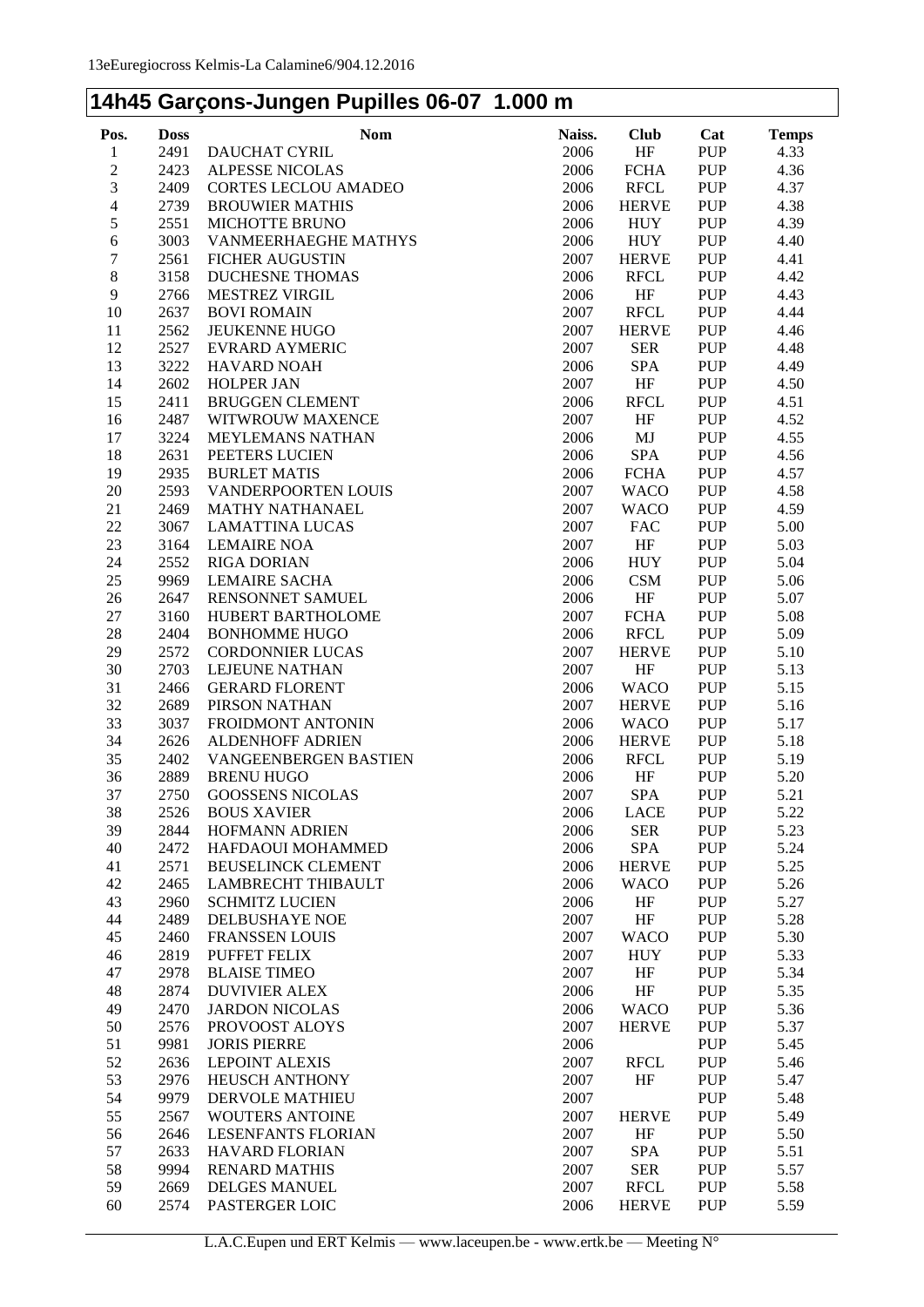13eEuregiocross Kelmis-La Calamine7/904.12.2016

| -61 | 2751 TITEUX ROBIN      | 2007 | <b>SPA</b>   | <b>PHP</b> | 6.07 |
|-----|------------------------|------|--------------|------------|------|
| 62  | 2563 KETS GASPARY      | 2007 | <b>HERVE</b> | <b>PHP</b> | 6.08 |
| 63  | 3081 PAGNOULLE ANTOINE | 2008 | HF           | <b>PHP</b> | 6.08 |
| 64  | 2879 CREPIN ARNO       | 2007 | <b>HERVE</b> | <b>PHP</b> | 6.11 |

#### **14h55 Filles-Mädchen Minimes 04-05 1.500 m**

| Pos.                     | <b>Doss</b> | Nom                        | Naiss. | <b>Club</b>  | Cat        | <b>Temps</b> |
|--------------------------|-------------|----------------------------|--------|--------------|------------|--------------|
| $\mathbf{1}$             | 6037        | HUBINGER LYNN              | 2004   | <b>LACE</b>  | <b>MIN</b> | 6.19         |
| $\overline{c}$           | 6140        | YLIEFF FANNY               | 2005   | HF           | <b>MIN</b> | 6.23         |
| 3                        | 6064        | KOLL LOLA                  | 2004   | <b>HERVE</b> | <b>MIN</b> | 6.26         |
| $\overline{\mathcal{L}}$ | 6327        | PAULY SHIREL               | 2005   | HF           | <b>MIN</b> | 6.28         |
| 5                        | 6322        | <b>DELHEZ JULIE</b>        | 2005   | <b>HERVE</b> | <b>MIN</b> | 6.30         |
| 6                        | 6224        | <b>GABRIEL MANON</b>       | 2004   | HF           | <b>MIN</b> | 6.31         |
| 7                        | 6113        | LEFEVRE ELOISE             | 2004   | <b>SER</b>   | <b>MIN</b> | 6.32         |
| 8                        | 6230        | <b>KENFACK ASTRID</b>      | 2004   | <b>SER</b>   | <b>MIN</b> | 6.33         |
| 9                        | 6068        | <b>CAPPA ELIA</b>          | 2005   | <b>HERVE</b> | <b>MIN</b> | 6.34         |
| 10                       | 6249        | <b>GOOSSENS EMMA</b>       | 2005   | <b>SPA</b>   | <b>MIN</b> | 6.50         |
| 11                       | 6500        | VISCONTI ALICIA            | 2004   | <b>HERVE</b> | <b>MIN</b> | 6.51         |
| 12                       | 6352        | <b>DUVIVIER AURORE</b>     | 2004   | HF           | <b>MIN</b> | 6.56         |
| 13                       | 6679        | <b>FRYNS SARAH</b>         | 2005   | <b>LACE</b>  | <b>MIN</b> | 6.58         |
| 14                       | 6205        | <b>BEAUDOINT ANNE LISE</b> | 2004   | <b>FCHA</b>  | <b>MIN</b> | 6.59         |
| 15                       | 6204        | LEHEUREUX EMMA             | 2004   | <b>FCHA</b>  | <b>MIN</b> | 7.00         |
| 16                       | 6294        | <b>GROULARD CAMILLE</b>    | 2005   | HF           | <b>MIN</b> | 7.03         |
| 17                       | 6005        | <b>MANGON CELIA</b>        | 2005   | <b>WACO</b>  | <b>MIN</b> | 7.05         |
| 18                       | 6174        | <b>BLAISE MANON</b>        | 2005   | HF           | <b>MIN</b> | 7.07         |
| 19                       | 6604        | PLUMIER LUCIE              | 2005   | <b>FCHA</b>  | <b>MIN</b> | 7.08         |
| 20                       | 6303        | POUSSART SARAH LINE        | 2005   | <b>SPA</b>   | <b>MIN</b> | 7.09         |
| 21                       | 6221        | <b>LEGROS MANON</b>        | 2005   | HF           | <b>MIN</b> | 7.10         |
| 22                       | 5951        | <b>RAKIC EMMA</b>          | 2005   | <b>RFCL</b>  | <b>MIN</b> | 7.11         |
| 23                       | 6421        | EL BERRI MYRIAM            | 2005   | HF           | <b>MIN</b> | 7.12         |
| 24                       | 6436        | <b>DEHAYES NINA</b>        | 2004   | HF           | <b>MIN</b> | 7.13         |
| 25                       | 6085        | <b>SYNE LOUISE</b>         | 2005   | <b>WACO</b>  | <b>MIN</b> | 7.15         |
| 26                       | 6302        | <b>WANSART THEA</b>        | 2005   | SPA          | <b>MIN</b> | 7.16         |
| 27                       | 6312        | HORWARD ADELE              | 2004   | HF           | <b>MIN</b> | 7.17         |
| 28                       | 6055        | <b>MELIN EVA</b>           | 2004   | <b>HUY</b>   | <b>MIN</b> | 7.18         |
| 29                       | 6295        | <b>MOMMER CELIA</b>        | 2005   | HF           | <b>MIN</b> | 7.19         |
| 30                       | 6326        | <b>BEKAERT FLAVIE</b>      | 2005   | HF           | <b>MIN</b> | 7.20         |
| 31                       | 5968        | MICHEL MARINE              | 2004   | <b>FCHA</b>  | <b>MIN</b> | 7.21         |
| 32                       | 6243        | <b>JENNES FLORENCE</b>     | 2004   | <b>HERVE</b> | <b>MIN</b> | 7.23         |
| 33                       | 6139        | <b>CHAPELIER EMMA</b>      | 2005   | HF           | <b>MIN</b> | 7.25         |
| 34                       | 6210        | THEUNISSEN CLARA           | 2004   | <b>HERVE</b> | <b>MIN</b> | 7.36         |
| 35                       | 6112        | <b>LEMACHE FANNY</b>       | 2004   | <b>SER</b>   | <b>MIN</b> | 7.37         |
| 36                       | 6194        | <b>CHARLIER EMILIE</b>     | 2005   | <b>HERVE</b> | <b>MIN</b> | 7.38         |
| 37                       | 6076        | PIRUS INES                 | 2004   | <b>HERVE</b> | <b>MIN</b> | 7.41         |
| 38                       | 6130        | SAVELSBERG EMA             | 2005   | <b>RFCL</b>  | <b>MIN</b> | 7.43         |
| 39                       | 6439        | <b>RIBANT LEA</b>          | 2004   | HF           | <b>MIN</b> | 7.44         |
| 40                       | 6089        | <b>SOORS CAMILLE</b>       | 2004   | SPA          | <b>MIN</b> | 7.45         |
| 41                       | 6529        | ELMEKKI SARAH              | 2005   | <b>RFCL</b>  | MIN        | 7.47         |
| 42                       | 6141        | <b>LESENFANTS LARA</b>     | 2004   | HF           | <b>MIN</b> | 7.48         |
| 43                       | 6309        | <b>HORWARD LINE</b>        | 2005   | HF           | <b>MIN</b> | 7.56         |
| 44                       | 6075        | <b>SIMONIS AGATHE</b>      | 2005   | <b>HERVE</b> | <b>MIN</b> | 8.06         |
| 45                       | 6549        | <b>MEYS EMMA</b>           | 2005   |              | <b>MIN</b> | 8.22         |
| 46                       | 6606        | <b>LEFIN ELOISE</b>        | 2005   | HF           | <b>MIN</b> | 8.26         |
| 47                       | 9999        | <b>SCHAUS NOEMIE</b>       | 2004   | <b>SER</b>   | <b>MIN</b> | 8.27         |
| 48                       | 6346        | VAN DE WOUWER MANON        | 2004   | <b>SER</b>   | MIN        | 8.28         |
| 49                       | 6311        | FOGUENNE MARIE_FRANCE      | 2004   | HF           | <b>MIN</b> | 8.29         |
| 50                       | 6290        | <b>HUBERT ADELE</b>        | 2005   | <b>FCHA</b>  | <b>MIN</b> | 8.40         |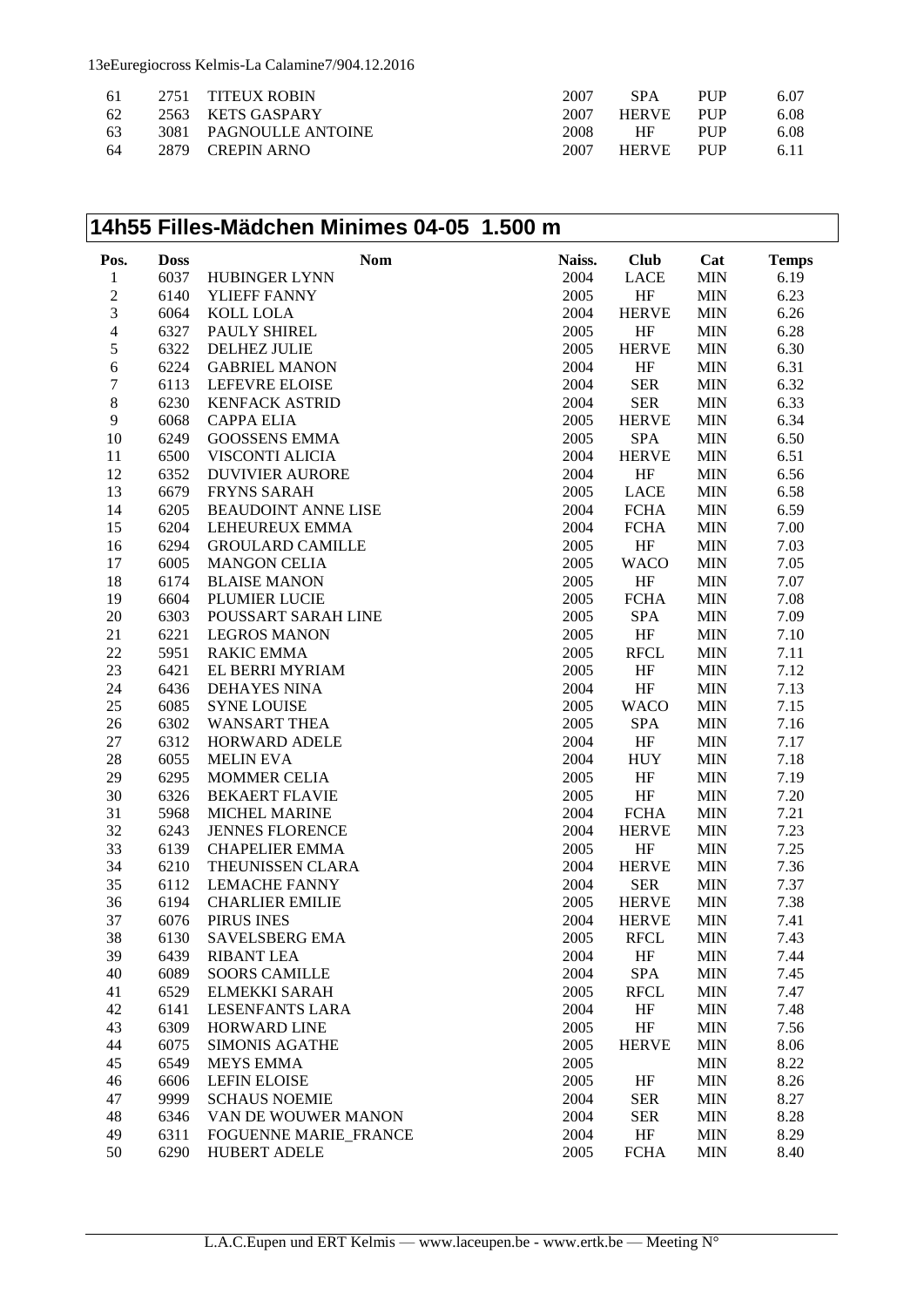#### **15h05 Garçons-Jungen Minimes 04-05 1.800 m**

| Pos.           | <b>Doss</b> | <b>Nom</b>                  | Naiss. | <b>Club</b>  | Cat        | <b>Temps</b> |
|----------------|-------------|-----------------------------|--------|--------------|------------|--------------|
| 1              | 4051        | ABDOUL WAHAB MIMOUN         | 2004   | HF           | <b>MIN</b> | 6.51         |
| $\sqrt{2}$     | 3731        | THIBERT REGIS               | 2004   | <b>HERVE</b> | <b>MIN</b> | 6.53         |
| 3              | 3837        | <b>SCHREUER TIMOTHEE</b>    | 2005   | HF           | <b>MIN</b> | 7.02         |
| $\overline{4}$ | 3766        | PINTE ALEXANDRE             | 2004   | <b>SER</b>   | <b>MIN</b> | 7.03         |
| 5              | 3614        | <b>ALPESSE QUENTIN</b>      | 2004   | <b>FCHA</b>  | <b>MIN</b> | 7.07         |
| $\epsilon$     | 3719        | JEUKENNE SIMON              | 2005   | <b>HERVE</b> | <b>MIN</b> | 7.09         |
| $\tau$         | 3756        | <b>BALLMANN ROBIN</b>       | 2005   | <b>MALM</b>  | <b>MIN</b> | 7.10         |
| $8\,$          | 3838        | <b>MEIERS MATHIS</b>        | 2005   | HF           | <b>MIN</b> | 7.11         |
| $\overline{9}$ | 3903        | <b>KALIN LIONEL</b>         | 2005   | $\rm{HF}$    | <b>MIN</b> | 7.13         |
| 10             | 4147        | <b>DUYSINX TOM</b>          | 2004   | <b>HUY</b>   | <b>MIN</b> | 7.14         |
| 11             | 3834        | <b>GEADA DA SILVA ANDRE</b> | 2005   | <b>WACO</b>  | <b>MIN</b> | 7.15         |
| 12             | 3609        | VANGEENBERGEN HUGO          | 2004   | <b>RFCL</b>  | <b>MIN</b> | 7.17         |
| 13             | 3730        | RADERMACHER TOM             | 2005   | <b>HERVE</b> | <b>MIN</b> | 7.18         |
| 14             | 3860        | <b>CARMANS LOUIS</b>        | 2005   | <b>FCHA</b>  | <b>MIN</b> | 7.19         |
| 15             | 4002        | KOUJILI NABIL               | 2004   | HF           | <b>MIN</b> | 7.20         |
| 16             | 3647        | <b>FADDA ALEXIS</b>         | 2005   | <b>WACO</b>  | <b>MIN</b> | 7.28         |
| 17             | 3876        | <b>KROONEN MAXIM</b>        | 2004   | HF           | <b>MIN</b> | 7.29         |
| 18             | 3805        | <b>MOHRING NOE</b>          | 2004   | HF           | <b>MIN</b> | 7.30         |
| 19             | 4043        | <b>FRYNS SAMUEL</b>         | 2004   | LACE         | <b>MIN</b> | 7.38         |
| $20\,$         | 3721        | <b>BUKENS GILLES</b>        | 2005   | <b>HERVE</b> | <b>MIN</b> | 7.41         |
| 21             | 3702        | <b>SAMPSON YANNI</b>        | 2004   | <b>HUY</b>   | <b>MIN</b> | 7.50         |
| 22             | 3704        | PIROTTE CLEMENT             | 2005   | <b>HUY</b>   | <b>MIN</b> | 7.52         |
| 23             | 3688        | <b>SCHIESKE MAXIME</b>      | 2004   | LACE         | <b>MIN</b> | 7.53         |
| 24             | 4094        | DROOGHAAG TOM               | 2004   | <b>SPA</b>   | <b>MIN</b> | 7.54         |
| 25             | 3663        | DELBUSHAVE ETHAN            | 2005   | G.KEL        | <b>MIN</b> | 7.55         |
| 26             | 3949        | <b>SPAILIER ULRIC</b>       | 2004   | <b>SPA</b>   | <b>MIN</b> | 7.56         |
| $27\,$         | 4178        | DEBROUX WALTER              | 2004   | <b>SPA</b>   | <b>MIN</b> | 7.57         |
| 28             | 3765        | <b>QUOIRIN JONATHAN</b>     | 2005   | <b>SER</b>   | <b>MIN</b> | 7.59         |
| 29             | 3648        | HUBERLAND VICTOR            | 2005   | <b>WACO</b>  | <b>MIN</b> | 8.00         |
| 30             | 3993        | <b>BOVY VICTOR</b>          | 2004   | <b>HERVE</b> | <b>MIN</b> | 8.01         |
| 31             | 3806        | DELSEMME MATHEO             | 2004   | HF           | <b>MIN</b> | 8.02         |
| 32             | 3602        | HENSENNE TIM                | 2004   | <b>RFCL</b>  | <b>MIN</b> | 8.03         |
| 33             | 3936        | BELLEM PIERRE ALEXIS        | 2005   | <b>WACO</b>  | <b>MIN</b> | 8.05         |
| 34             | 9977        | <b>KETS TOM</b>             | 2004   | <b>HERVE</b> | <b>MIN</b> | 8.08         |
| 35             | 9971        | PIEDBOEUF MAXIME            | 2004   | <b>CSM</b>   | <b>MIN</b> | 8.09         |
| 36             | 4001        | <b>DEBOUGNOUX GILLES</b>    | 2005   | HF           | <b>MIN</b> | 8.11         |
| 37             | 3904        | <b>EBERHARD THOMAS</b>      | 2005   | HF           | <b>MIN</b> | 8.16         |
| 38             | 3962        | <b>MARIEN J.LUC SAM</b>     | 2004   | <b>SER</b>   | MIN        | 8.17         |
| 39             | 9968        | <b>HOUVBIE LOIC</b>         | 2004   | <b>CSN</b>   | <b>MIN</b> | 8.20         |
| 40             | 3836        | <b>GEORGE JULIEN</b>        | 2005   | HF           | <b>MIN</b> | 8.22         |
| 41             | 3603        | <b>EMO MATTHIAS</b>         | 2004   | <b>RFCL</b>  | <b>MIN</b> | 8.27         |
| 42             | 3862        | <b>MAGIS ANTOINE</b>        | 2005   | HF           | <b>MIN</b> | 8.30         |
| 43             | 3729        | <b>SERVILLE BRICE</b>       | 2005   | <b>HERVE</b> | <b>MIN</b> | 8.31         |
| 44             | 3999        | <b>BISSOT DYLAN</b>         | 2005   | <b>SPA</b>   | <b>MIN</b> | 8.32         |
| 45             | 3718        | <b>JACOB THEO</b>           | 2004   | <b>HERVE</b> | <b>MIN</b> | 8.35         |
| 46             | 3804        | RENSONNET JULIEN            | 2004   | HF           | <b>MIN</b> | 8.41         |
| 47             | 4172        | PROVOOST NOAH               | 2004   | <b>HERVE</b> | <b>MIN</b> | 8.42         |
| 48             | 3661        | DELBUSHAYE MATHEO           | 2005   | HF           | <b>MIN</b> | 8.52         |
| 49             | 3941        | <b>CREPIN YASSIN</b>        | 2004   | HF           | <b>MIN</b> | 8.55         |
| 50             | 3601        | <b>CRAUWELS LOUIS</b>       | 2005   | <b>RFCL</b>  | <b>MIN</b> | 8.56         |
| 51             | 3858        | <b>DOMINIQUE ROBIN</b>      | 2005   | <b>MALM</b>  | <b>MIN</b> | 8.59         |
| 52             | 3992        | <b>GARNIER GUILLAUME</b>    | 2004   | <b>HERVE</b> | <b>MIN</b> | 9.00         |
| 53             | 9062        | <b>JURION CYRIL</b>         | 2005   | <b>SPA</b>   | <b>MIN</b> | 9.01         |
| 54             | 3728        | MONSEZ LUCAS                | 2005   | <b>HERVE</b> | <b>MIN</b> | 9.02         |
| 55             | 3727        | MONSEZ BASTIEN              | 2005   | <b>HERVE</b> | <b>MIN</b> | 9.03         |
| 56             | 3714        | <b>ASA ERIM</b>             | 2004   | <b>HERVE</b> | <b>MIN</b> | 9.05         |